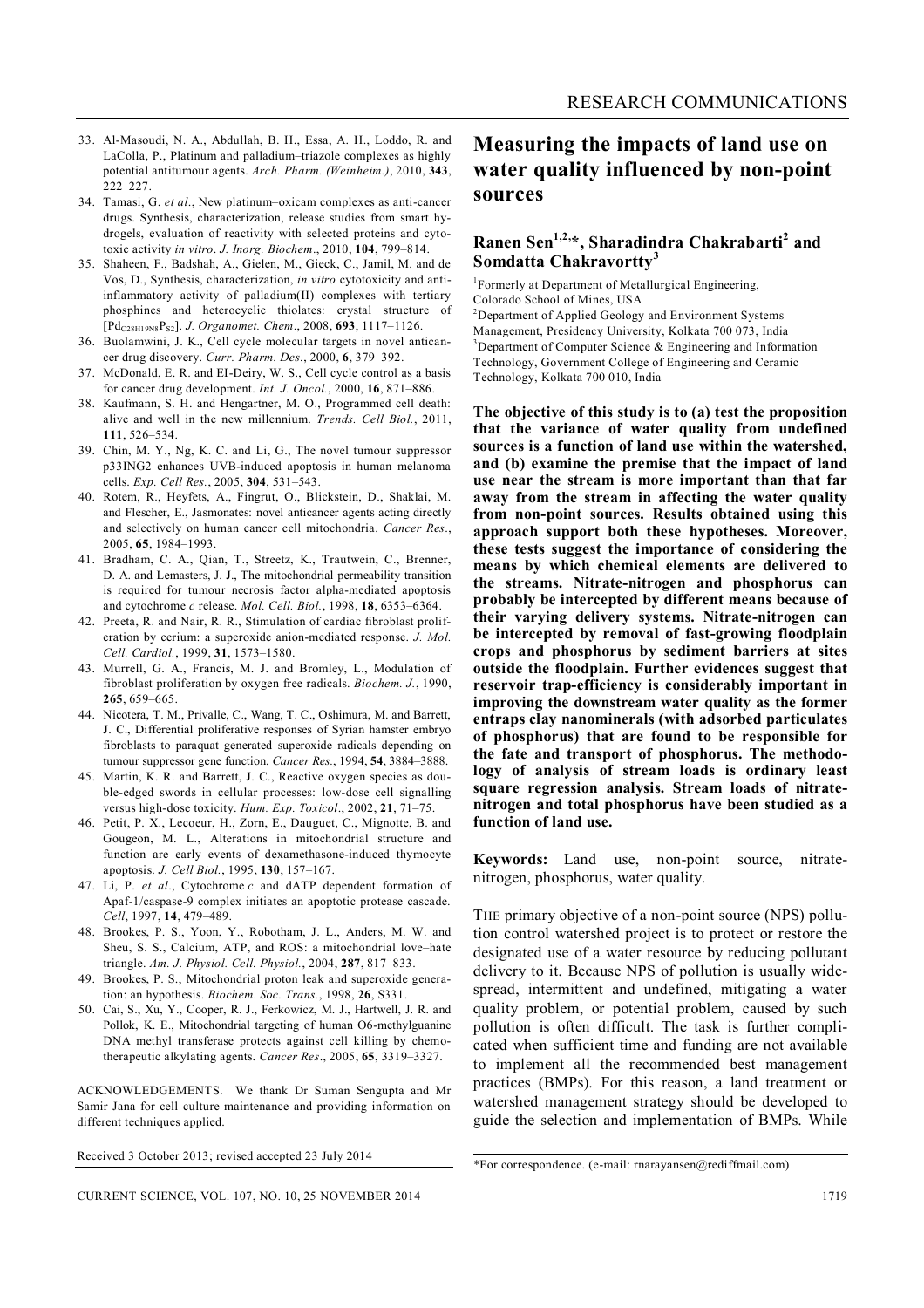strategies can vary widely depending on hydrologic, sociologic and agronomic factors, a key component of the most effective strategies is identification and appropriate treatment of NPS areas contributing disproportionately to the water quality problem. Concentrating land treatment efforts on these critical areas, or sources, helps ensure that available resources are appropriated as efficiently as  $possible^{1-3}$ .

The purpose of this study is to verify the assumptions involving the role of land management in maintaining the water quality in the watershed of a stream<sup>4</sup>. A river basin in Eastern Illinois, USA was selected for this study as a suitable exemplar because earlier studies<sup>2</sup> had demonstrated that majority of chemical constituent loadings came here from undefined NPS. These loadings derived from the land uses in the watershed consequently led to the thinking that if land-use patterns could be modified, the stream water quality could probably be controlled. It is, however, pertinent to mention here that there is no report on the presence of toxic metals in the soil worthy of investigation. The contents of metals like Cu, Zn, etc. are similar to their usual natural concentration in the soil<sup>5,6</sup>. The necessary database required for such a project was easily available for the Illinois river basin, USA, which further facilitated the decision-making<sup>4</sup>. This information is useful to inform all stakeholders and guide the development of response strategies for managing risk. The hydrologic budget of the stream is known to be well influenced by the area, immediately adjacent to the stream<sup>7,8</sup>. It was reported earlier<sup>9,10</sup> that land uses adjacent to streams had more impact on water quality than those farther away from the streams. The hydrologic budget of streams is known to be considerably influenced by the area immediately adjacent to the stream $8,11$ . Thus, to improve the quality of stream water, controlling land uses close to the stream is a preferred decision in a land management strategy. In terms of the Indian river basins, our freshwater resources are dwindling<sup>12</sup>. This is because of an incorrect management strategy (sectoral or statewise management of a single river basin as depicted by the present status of the River Ganges) and ill-planned use of land adjacent to the streams. All Rural Clean Water Programme (RCWP) projects are, therefore, required to identify and treat critical areas. However, project critical area criteria vary widely from simply all land within a set distance from a water resource, to a complex set of factors applied to individual farms. This study shows that, unless highly contaminated by some other upstream sources, controlling land uses close to streams is the proper land management strategy imperative for the modification or restoration of the stream water quality.

Since clay nanominerals play an important role in explaining the functions of land use, it is imperative that the definition of nanominerals be elucidated. Nanominerals<sup>13-16</sup> are as small as roughly 1 nm and as large as several tens of nanometres in at least one dimension. In

fact, nanominerals only exist in the nano-size range. The iron oxyhydroxide, ferrihydrite, is a typical example.

In this study, a chemical constituent is considered delivered when it becomes part of the stream flow. Its 'delivery system' refers to the means by which it is moved from its point of entry to the watershed up to the final outfall into the stream. The delivery system of a chemical constituent controls its impact on the water quality. Its delivery pathway depends on its solubility in water, tendency to get adsorbed to soil particles and stability of the chemical form in which the chemical constituent exists. Regardless of where a chemical constituent enters a watershed, if it has low water solubility, large particle size, better adsorption capability to soil particles, and/or chemical unstability, then there is little possibility of its delivery in that form to the stream. Alternatively, if it has high water solubility, colloidal or nanoparticle size, and/or chemical instability, there is much higher probability of its delivery into the stream. Nitrate-nitrogen and phosphorus are very different in their water solubility and adsorptive capability to soil particles. Phosphorus gets adsorbed to soil particles readily, whereas nitratenitrogen is highly soluble. These two chemical constituents could thus be predicted to have different delivery systems. Phosphorus moves largely over land surface with eroded soil and nitrate-nitrogen moves largely in dissolved form in shallow groundwater. Since most of the shallow groundwater is presumed to be delivered to the stream at some later time, nitrate-nitrogen has a higher probability of being delivered, independent of its point of entry to the watershed, if it does not volatilize or is not taken up by plants at some point in its journey.

Eroded soils from upland areas have, on the other hand, a high probability of being intercepted by roadside ditches, native vegetation, hedge rows and fence rows. The probability of sediment delivery to the stream is observed to be inversely related to the distance from the stream. This is also true for phosphorus since it gets adsorbed to soil particles. Toxic metal contaminants, worthy of attention, in the form of adsorbed particles onto nano iron oxidic minerals in the watershed and in the surrounding stream water are not observed. This characteristic is rendered by the absence of (a) volcanic dust, (b) acid mine drainage or mine tailings or metallurgical effluents traversing the watershed and (c) any mine or metallurgical plant in the surroundings. Because of the absence of mining or metallurgical industries in the vicinity, atmospheric deposition of metallic elements is also insignificant. Moreover, the NPS water must not have traversed a metalliferrous terrain on its journey to the stream – the absence of uploads of metal contaminants in water is indicative of this fate. It is thus pertinent to mention here that there is no report on the presence of toxic metals worthy of study in the soil. The contents of metals like Cu, Zn, etc. are similar to their usual natural concentration in the soil. The water quality impact due to entry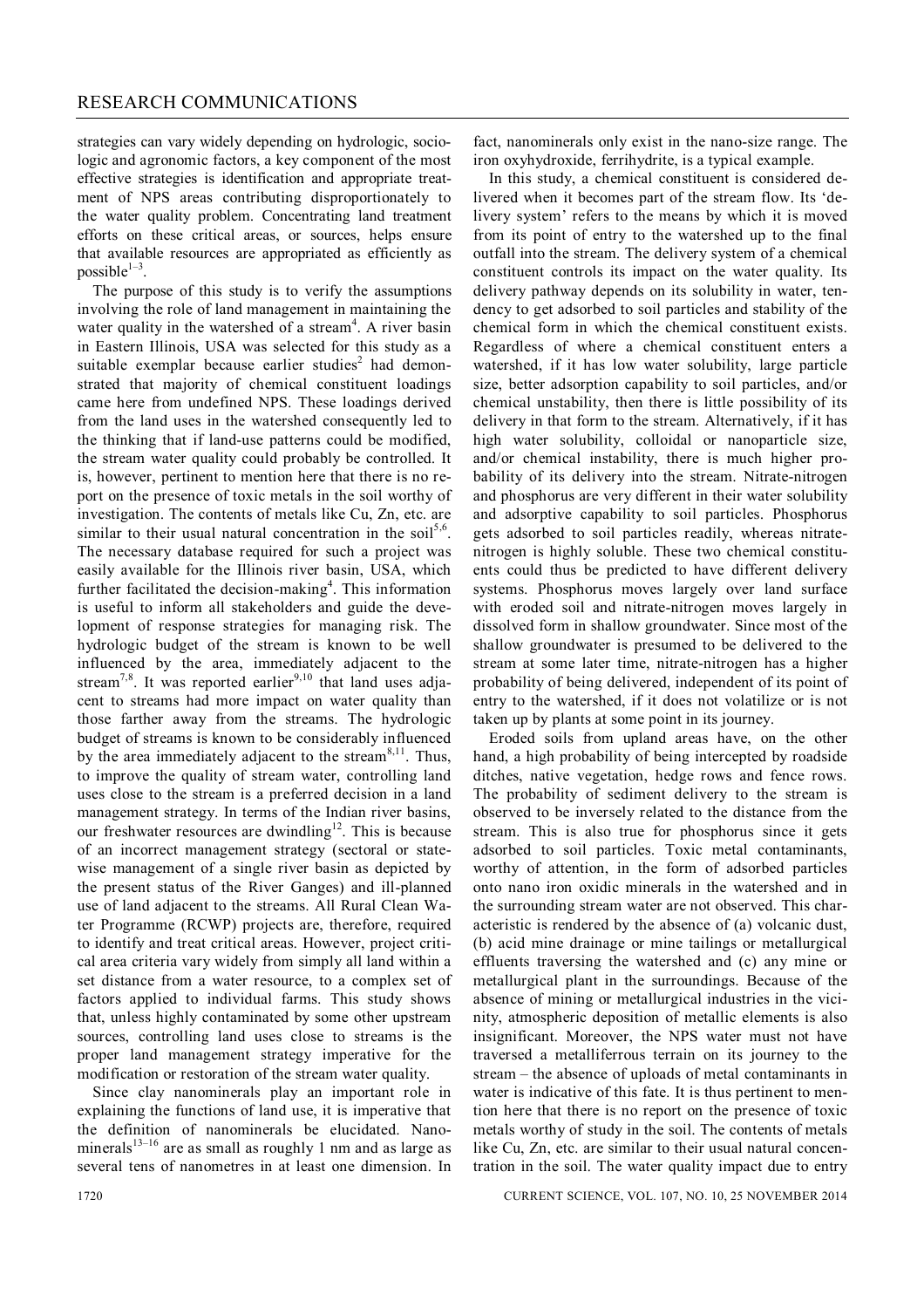of phosphorus into a watershed is strongly dependent on location.

Sixteen water quality monitoring stations were selected to subdivide the Illinois river basin into 16 water quality sub-basins comprising the basin's upper 6000 sq. km. The subdivisions are based on hydrogeological parameters as determined jointly by the USGS and the Illinois State authorities. The results are found to be highly meaningful for Eastern Illinois.

Median constituent stream load values for nitratenitrogen and total phosphorus (the dependent variables) were used in the statistical analysis instead of mean values. By doing so, the few extreme errors in the record had impact on the statistics. Each median value was based on between 50 and 75 water samples collected on monthly basis and analysed by the Illinois State Agency over a six-year period, as part of its ambient water quality monitoring network. The monitoring network was determined jointly by the USGS and the Illinois State authorities. The stream loads were calculated by multiplying the median concentration (in mg/l) at each station by its contributing drainage area (in sq. km) and by a constant that relates flow to area and adjusts the instantaneous rate to metric tonnes per year<sup>17</sup>. This analysis did not attempt to predict the true annual load but rather a load characteristic of the median river condition, both in terms of flow



**Figure 1.** Study area.

and concentration load. USGS maps describing the limits of the 100-year floodplain for the basin were used to delimit the study area (Figure 1). Land-cover data derived from LANDSAT TM multi-spectral imagery were used to infer the land use. Computer classification<sup>18</sup> was used to estimate the number of hectares in each water quality sub-basin under different land uses such as row crop agriculture, field crops, pasture and other agricultural land, and urban lands. For these land use data, with the upstream contribution measured at the water quality station immediately upstream of the sub-basin, a 'Dummy' variable for the adjacent lake Decatur and a 'Dummy' variable for the lake waste treatment facility were considered as the independent variables<sup>17</sup>. In an early analysis, the waste treatment variable fell quite short of statistical significance and was eliminated in the final analysis. Distance of flow between the measuring stations was also incorporated in early analysis, but it also had no statistical significance and was subsequently eliminated. Data for nitrate-nitrogen and total phosphorus only were analysed in the present case, and are presented in Tables 1 and 2. The presumption was that they would show significantly different results, reflecting different delivery systems. The final four equations to be analysed by ordinary least square (OLS) regression for each constituent are

 $L = f$  (IN, Row, Field, Pasture, Forest) +  $\mu$ , (1)

 $L = f$  (IN, Row, Field, Pasture, Forest, Urban) +  $\mu$ , (2)

 $L = f$  (IN, Row, Field, Pasture, Forest, Dummy) +  $\mu$ , (3)

 $L = f$ (IN, Row, Field, Pasture, Forest, Urban, Dummy)  $+ \mu,$  (4)

where *L* is the median stream loading for nitrate-nitrogen or total phosphorus (in metric tonnes/yr), IN is the median upstream loading (in metric tonnes/yr), Row is the sub-basin floodplain in row crop agriculture (in ha), Field is the sub-basin floodplain in pasture or other unspecified agricultural use (in ha), Pasture is the sub-basin floodplain in pastures or other unspecified agricultural use (in ha), Forest is the predominantly wooded floodplain (in ha), Urban is the urban land use throughout the sub-basin (in ha), Dummy is the presence or absence of lake in the sub-basin and  $\mu$  is the random error term.

Spatial autocorrelation of error terms in a regression model can be a significant problem and the methods for dealing with it have been shown to be entirely adequate. One of the two most common methods of handling spatial autocorrelation<sup>19,20</sup> is the weight matrix approach in which the process generating the errors is modelled. The resulting correlation structure is then derived from the hypothesized process<sup>21</sup>. Once the structure of the correlation has been estimated, this information can be incorporated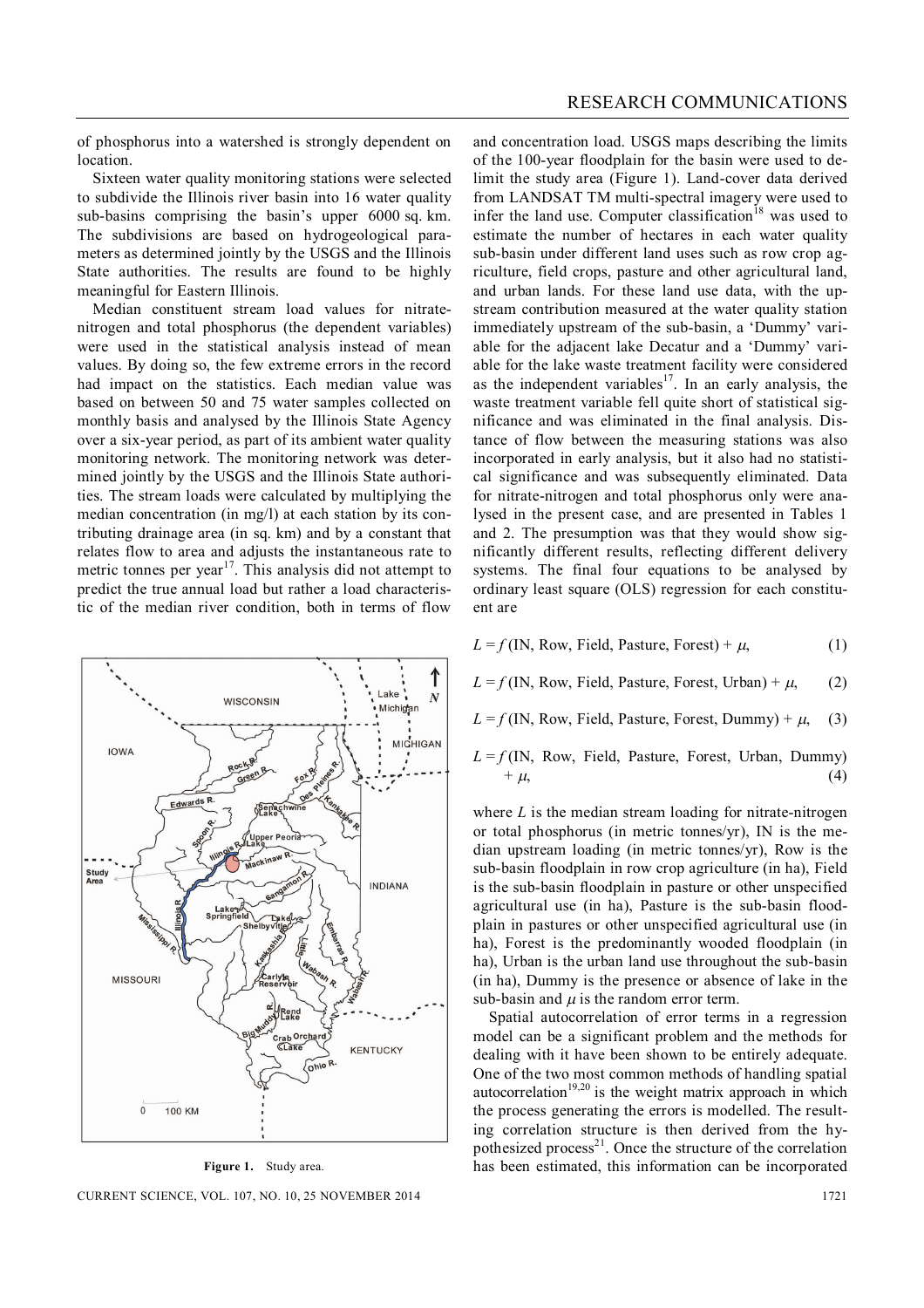## RESEARCH COMMUNICATIONS

| Table 1. Total phosphorus <sup>a,b</sup> |          |          |          |             |             |             |           |          |          |          |  |
|------------------------------------------|----------|----------|----------|-------------|-------------|-------------|-----------|----------|----------|----------|--|
| Const                                    | In       | Row      | Field    | Pasture     | Forest      | Urban       | Dummy     | $R^2$    | H        | Equation |  |
| 14.62                                    | 0.882    | $-0.010$ | $-0.420$ | 0.393       | 0.089       |             |           | 0.973(c) | $-1.579$ | (1)      |  |
| 23.46                                    | 0.131(b) | 0.010    | 0.489    | $0.203$ (b) | 0.116       |             |           |          |          |          |  |
| 15.30                                    | 0.928    | 0.002    | $-0.534$ | 0.297       | $-0.030$    | 0.027       |           | 0.975(c) | $-0.532$ | (2)      |  |
| 22.66                                    | 0.131(c) | 0.012    | 0.479    | 0.208(a)    | 0.121       | 0.022       |           |          |          |          |  |
| $-4.54$                                  | 0.981    | $-0.037$ | 0.381    | 0.114       | $-0.163$    |             | $-159.83$ | 0.979(c) | $-3.129$ | (3)      |  |
| 22.97                                    | 0.127(c) | 0.010(b) | 0.589    | 0.230       | $0.109$ (a) |             | 82.12(b)  |          |          |          |  |
| $-8.90$                                  | 1.077    | $-0.010$ | 0.440    | $-0.104$    | $-0.096$    | 0.040       | $-204.49$ | 0.987(c) | $-1.886$ | (4)      |  |
| 18.14                                    | 0.106(c) | 0.010    | 0.469    | 0.200       | 0.089       | $0.015$ (b) | 66.88(c)  |          |          |          |  |

<sup>&</sup>lt;sup>a</sup>Standard errors displayed beneath coefficients; (a) Coefficient significantly different from zero at 0.1; (b) Coefficient significantly different from zero at 0.05; (c) Coefficient significantly different from zero at 0.01. <sup>b</sup>Coefficients are metric tonnes per hectare per year, except for 'Const' and 'Dummy', whose dimensions are metric tonnes per year and 'In' which is dimensionless.

| Table 2. Nitrate-nitrogen <sup>a,b</sup> |                   |                   |                      |                      |                   |          |                     |          |          |          |
|------------------------------------------|-------------------|-------------------|----------------------|----------------------|-------------------|----------|---------------------|----------|----------|----------|
| Const                                    | In                | Row               | Field                | Pasture              | Forest            | Urban    | Dummy               | $R^2$    | Н        | Equation |
| 429.93<br>125.26(c)                      | 0.782<br>0.058(c) | 0.049<br>0.047    | $-7.957$<br>1.915(c) | 3.477<br>0.867(c)    | 1.475<br>0.507(c) |          |                     | 0.993(c) | $-1.507$ | (1)      |
| 486.71                                   | 0.813             | 0.146             | $-9.457$             | 2.807                | 2.110             | 0.237    |                     | 0.996(c) | $-0.739$ | (2)      |
| 96.21(c)<br>442.10                       | 0.046(c)<br>0.802 | 0.049(c)<br>0.022 | 1.564(c)<br>$-6.430$ | 0.707(c)<br>2.918    | 0.450(c)<br>1.374 | 0.084(c) | $-354.01$           | 0.992(c) | $-1.935$ | (3)      |
| 145.40(c)<br>393.81                      | 0.064(c)<br>0.853 | 0.062<br>0.144    | 2.844(c)<br>$-6.926$ | $1.164$ (b)<br>1.693 | 0.536(b)<br>2.024 | 0.274    | 477.97<br>$-640.37$ | 0.997(c) | $-2.257$ | (4)      |
| 95.42(c)                                 | 0.044(c)          | 0.047(c)          | 1.853(b)             | 0.828                | 0.393             | 0.074(c) | $320.42$ (b)        |          |          |          |

a Standard errors displayed beneath coefficients. (a) Coefficient significantly different from zero at 0.1; (b) Coefficient significantly different from zero at 0.05; (c) Coefficient significantly different from zero at 0.01. <sup>b</sup>Coefficients are metric tonnes per hectare per year, except for 'Const' and 'Dummy' whose dimensions are metric tonnes per year, and 'In' which is dimensionless.

into any predictions, thereby improving their accuracy<sup>21</sup>. Just as with time-series autocorrelation, maximum likelihood (ML) techniques are commonly used to estimate the autocorrelation parameters and the regression coefficients. The second method models the correlation structure itself, rather than the underlying process<sup>22</sup>. The second approach is to model the covariance matrix of the error terms directly. Correction for temporal autocorrelation is conceptually more straightforward. A common practice for time-series models is to add the lagged dependent as a treatment variable<sup>2</sup>. For the present analysis, the spatial equivalent to this procedure was to use the upstream loading as a predictor of downstream loading. This allows the use of the 'Durbin *H* statistic', which is a combination of the Durbin–Watson statistic for autocorrelation and the variance of the coefficient on the lagged dependent variable $^{23-25}$ . Such a combination yields a normally distributed statistics and provides an adequate test for autocorrelation in the presence of lagged dependent variable. Like the Durbin–Watson, this statistic is most appropriate for large sample tests (i.e. for  $n > 30$ ). Although nothing is known about its small sample properties, it does not present an alternative to the straight Durbin–Watson statistic; it is presented along with the OLS regression results. A Durbin *H* of greater than 1.64 leads to the rejection of the hypothesis of zero autocorrelation.

Regression coefficients, standard errors and related statistics derived from the OLS regression analysis are presented in Tables 1 and 2. Results for total phosphorus and nitrate-nitrogen are discussed below.

Since the regression analysis presented here deals directly with only floodplain land use and urban land use outside the floodplain, the effects of other land-use factors in the watershed, primarily agriculture outside the floodplain, are represented in an average sense by the regression constant. Here the constant varies in sign and is never significantly different from zero. It implies that agricultural land use outside the floodplain has minimal effect on phosphorus levels in surface waters. This is at least true in the North American continent. It also shows that upland agricultural erosion with its phosphorus is largely debarred from being delivered to the active floodplain.

The coefficient of 'IN' represents the average fraction of the upstream load persisting to the downstream measuring station. It means that phosphorus once delivered is relatively persistent in flowing streams because of its mode of occurrence in the form of adsorbed particulates in nanoferrihydrite, present in the clayey soil. Ferrihydrite is an effective adsorbent for inorganic phosphate in the soils. In fact, ferrihydrite acts as a large sink of phosphate. And ferrihydrites in nature<sup>26</sup> exist as a nanominerals. Uptake of phosphate by ferrihydrite to water systems is dependent on pH and the  $Fe(II)$ :  $PO<sub>4</sub>$  ratio. Manceau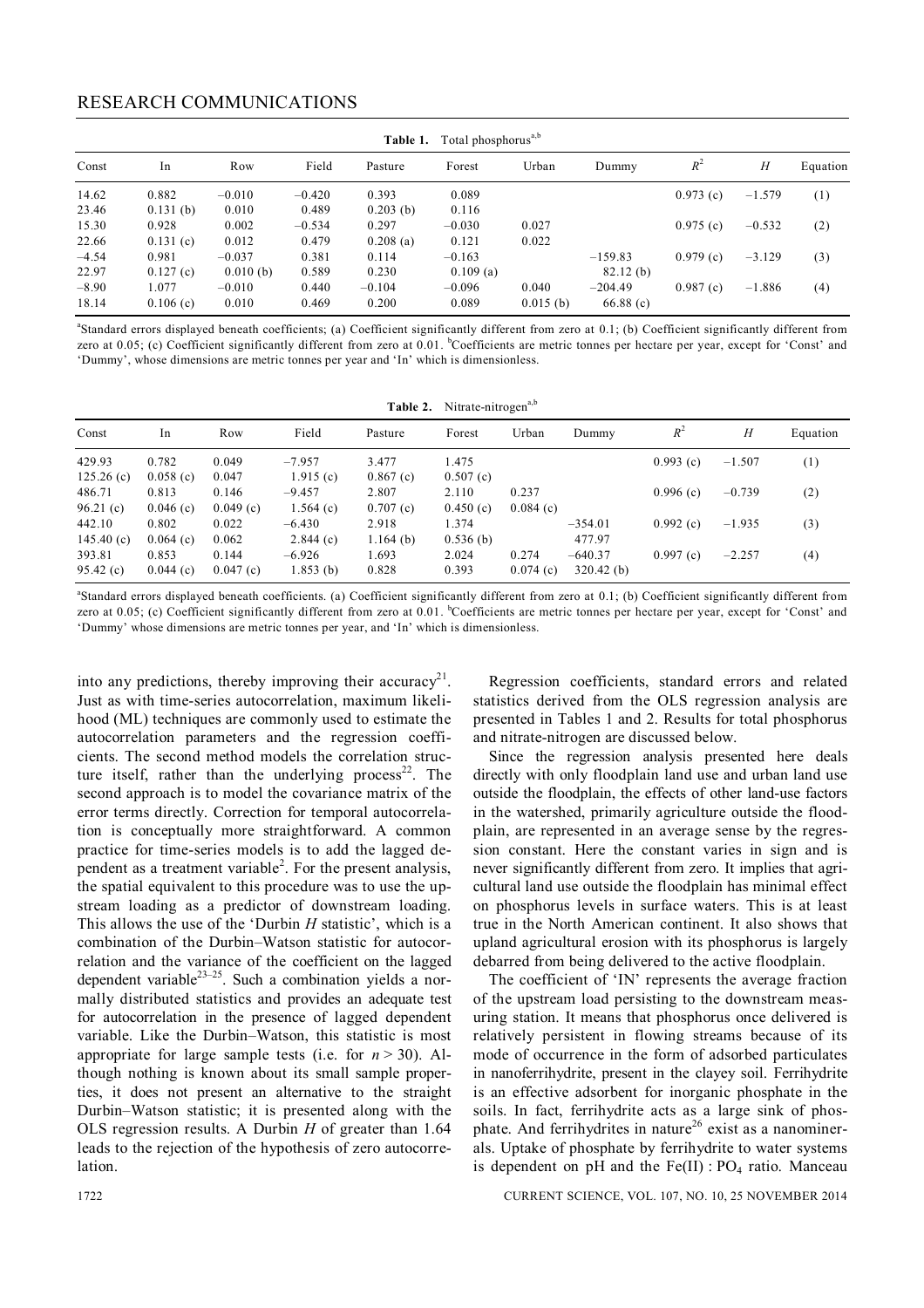and Charlet<sup>27</sup> suggested that the phosphate adsorbs onto ferrihydrite by forming binuclear bridging complexes that bond with two singly coordinated OH groups. Incidentally, phosphate adsorption onto ferrihydrite inhibits the transformation of ferrihydrite to other iron oxy-hydroxides. This means that when iron oxides like hematite and oxy-hydroxides like goethite, akaganeite, lepidocrocite and feroxyhyte are absent in water from a NPS in agricultural fields, but ferrihydrites are significant by their presence, the probability of phosphate in the said water is high. At that point the whole agricultural plan should be re-examined.

The coefficient of 'Forest', on the other hand, indicates that the forested land consistently reduces the phosphorus loadings, even though the effect appears to be relatively small. Generally, it is observed that the majority of phosphorus is adsorbed to nanoferrihydrites. If the sediment barriers in the floodplain forest do a relatively inefficient job of trapping the clay nanominerals, as opposed to larger silt and sand particles, phosphorus would tend to persist in the flowing stream in a non-reduced mode. But it is not the case. Interestingly, however, the lake 'Dummy' variable presents a significant finding for control of in-stream phosphorus levels. It is clear that this reservoir has a considerable trap efficiency, thereby reducing the in-stream total phosphorus.

The two different scenarios illustrated above lead us to argue that the differential behaviour of clay nanominerals containing adsorbed particulates of phosphorus could be a function of their sizes. It is known that for any particular composition, each mineral expresses a set of specific physical and chemical properties. Nanominerals and mineral nanoparticles satisfy these criteria, except that even with a fixed composition, they express a range of physical and chemical properties depending on their size and shape. For example, it has been confirmed<sup>25</sup> that 12 nm particles of magnetite are roughly 200 times more efficient in removing As(III) and As(V) from water than 20 and 300 nm magnetite particles. Nanomagneites have also varying magnetic properties which change with size. Moreover, the adsorption complex associated with the smaller nanoparticles is much more stable than with the larger particles.

Depending on the nanomaterials and their size range, reactive surface area and surface free energy of the particle may change, atomic structure variations may occur and modification of electronic structure may take place. In the present theme, depending on the size of the nanoparticle, its surface area and reactive surface will vary and accordingly, its uptake of phosphorus as adsorbed particulates will tend to change. Thus the behaviour of nanoferrihydrite (containing adsorbed phosphorus particulates) of varying sizes may certainly alter at different environs. Hence phosphorus uptake will be influenced by these factors. It will be reflected in different surroundings by its presence in varying proportions.

Some nanominerals have been enmeshed in the sediment barriers of the forested land, while some have been entrapped in the reservoir. The reduced phosphorus value in the flowing streams is probably on account of a specific size fraction of nanominerals which escaped entrapment.

The coefficients of 'Urban' in eqs  $(2)$  and  $(4)$  are both positive and in eq. (4), it is significant. Urban run-off may be a NPS contributor to phosphorus loadings.

 It is interesting to note that in the present study area, aluminosilicates allophane and imogolite are present as a minor component of the soil. They are basically nanominerals, occurring here as mineral nanoparticles. These nanoparticles are reactive towards a variety of molecules and ions, making them potentially useful for many environmental applications. Besides inorganic (mineral) nanoparticles, soils also contain organic nanoparticles, notably humic substances. A discussion on nanoparticles of humic substances lies beyond the scope of this communication. The reactivity of allophane and imogolite towards extraneous ions and molecules depends on four surface properties – surface area, porosity, surface charge and functional groups. In case of allophane and imogolite, important chemical reactions in the soil environment such as adsorption, precipitation, catalytic transformation and redox reactions occur on their surface where chemical bonds are incomplete, the free energy from which provides a driving force to speed up interactions with extraneous ions and molecules. These two nanominerals also adsorb cations in the following order of decreasing affinity<sup>28</sup>: Pb > Cu > Zn > Co = Cd > Mg = Ca. Since the toxic metals in the specific area are non-eligible for any discussion, the question of adsorption of cations onto allophane and imogolite is avoided. However, it is relevant to mention that phosphorus (phosphate) can be adsorbed by allophane-rich soils at pH 6.8. The strong ability of allophanic soils to adsorb phosphorus often leads to the deficiency of this nutrient in crops. On the other hand, nanoferrihydrites are not known to take up phosphorus to a significant extent to cause phosphorus deficiency to the crops. In this area, the sediments are not derived from volcanic ash hence the activity of both allophane and imogolite is weak and has not thus affected the extent of adsorption of phosphorus onto ferrihydrites.

The strongly positive and highly significant regression constants indicate that factors outside the floodplain and urban areas are contributing nitrate-nitrogen to the stream in significant amounts. Shallow groundwater delivery of nitrate-nitrogen may also be relevant. The 'IN' coefficient suggests that nitrate-nitrogen has a tendency to persist, but is assimilated strongly from station to station. Algal and other in-stream plant growth could be a substantial 'sink' for dissolved nitrate-nitrogen. The strongly negative regression coefficients for field cropland are surprising. The reason may be that most of this land is in hay and undergoes several cuttings in a year. Since the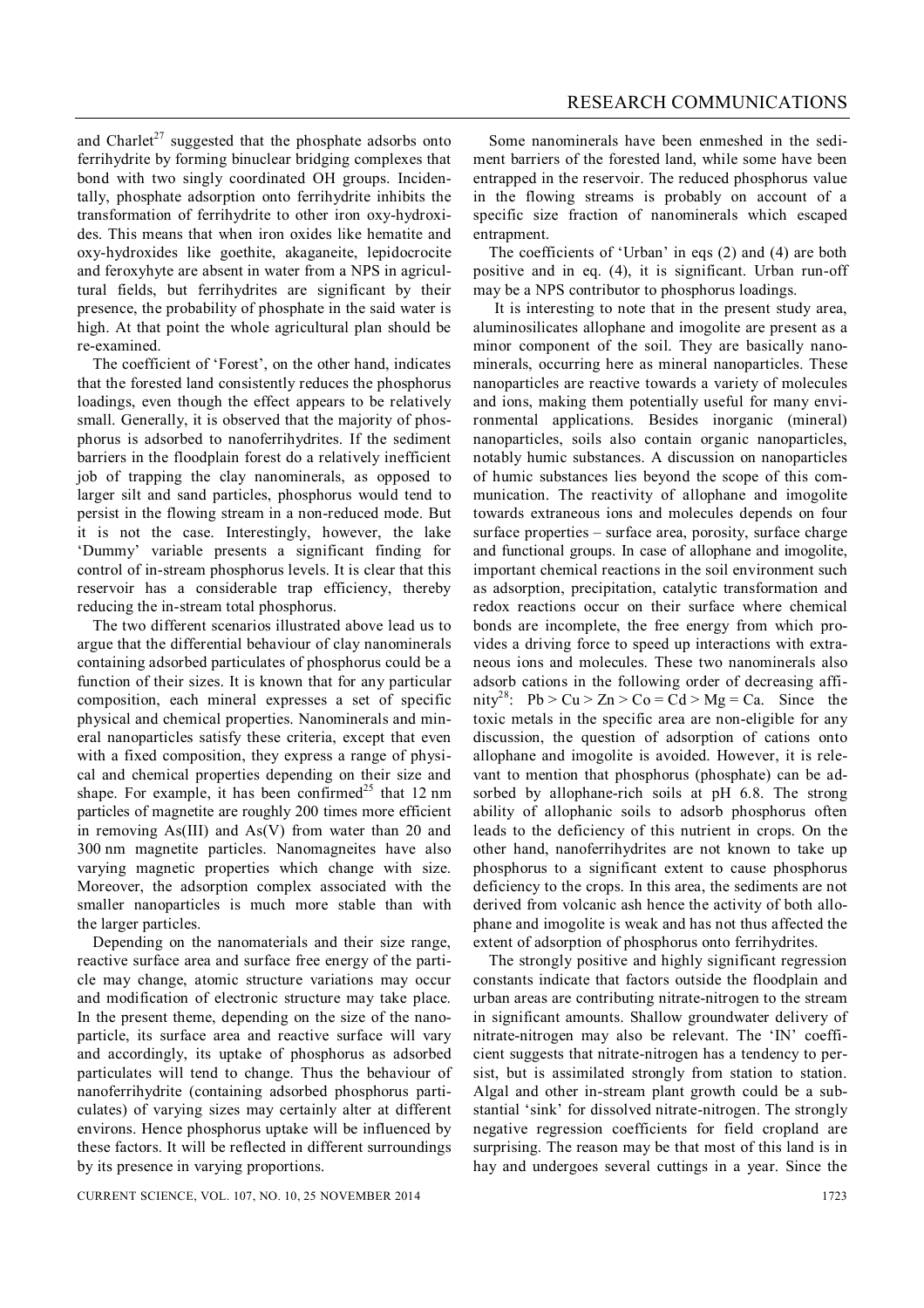#### RESEARCH COMMUNICATIONS

main (food) value of hay is a rich source of nitrogenbased protein for livestock, it follows that the crop's nitrogen uptake is rapid. Most of such crops are fastgrowing with dense fibrous root systems. As the aboveground growth is harvested and removed from the system, it is possible that floodplain crops of hay could be withdrawing a significant amount of nitrate-nitrogen from shallow groundwater. The major per acre contributor for nitrate-nitrogen is pasture land. Livestock concentrations are well known to contribute substantial levels of nitrogenous wastes. If the plant community in the pasture has a considerable representation of legumes, grazing could prolong such plants in a rapid-growth state, ultimately resulting in a significant positive contribution as livestock waste. The high 'Forest' contribution could also be explained as livestock and wildlife nitrogenous waste, because the forested floodplain regions that were grazed in the study area could not be distinguished from those that were ungrazed using LANDSAT interpretation. One land management possibility inferred from the foregoing discussion would be to graze livestock in floodplain pastures separated from the stream by fields of hay. Such an arrangement should both mitigate the effects of the livestock waste and promote the growth of hay crop.

Urban land contributes positively to in-stream nitratenitrogen concentrations, as expected. The 'Dummy' variable for the lake indicates that impoundments have a major impact on downstream nitrate-nitrogen concentrations.

Two conclusions can be drawn from this work. First, stream water quality is a function of land use within the watershed. Secondly, there is a general support for the hypothesis that land areas closer to a stream have greater impact on water quality than those further away from the stream, for phosphorus and other sediment-related contaminants. It, therefore, follows that those land uses with a tendency to contribute large amounts of contamination to the watershed are to be best located as far away from the drainage channels as possible. On the contrary, those with a tendency to intercept contaminant constituents should be located as close as possible. The fate and transport of nanoparticles in suspension (in water) are determined by the controlling parameters of the physical ambience of fluid (in this case, flowing water). Buoyancy suspends the nanoparticles in water. Relatively weak forces, resulting from transient shifts in electron density, cause the nanoparticles of ferrihydrite to be attracted to one another and to other environmental constituents. As the size of the agglomerates increases, due to the force of attraction, buoyancy is reduced and the force of gravity causes the particles to settle out of suspension. Since these nanoparticles under discussion have similar electrostatic surface charges, the repulsive force will counter the attraction resulting from van der Waals forces and keep the particles in suspension. Since this probably is the case, most of the phosphorus should be transported by

water. A combination of accurate water quality data, land-cover pattern and understanding of the physical and chemical properties and delivery systems of contaminants, inclusive of their mineralogy and state of occurrence, wherever applicable, may help guide attempts to control non-point contributions to water quality.

- 1. Wilkin, D. C. and Jackson, R. W., Nonpoint water quality contributions from land use. *J. Environ. Syst.*, 1983–84, **13**(2), 127–136.
- 2. Wilkin, D. C. and Flemal, R. C., Feasibility of water quality improvement in three Illinois rivers. *J. Water Pollut. Control Fed*., 1980, **52**(2), 293–298.
- 3. http://www.bae.ncsu.edu/programs/extension/wqg/brochures/five. html
- 4. http://cfpub.epa.gov/ncea/global/recordisplay.cfm?deid=256912
- 5. Manceau, A. and Charlet, L., The mechanism of selenate adsorption on goethite and hydrous ferric oxide. *J. Colloid. Interface Sci.*, 1994, **168**, 87–93.
- 6. Eynard, A., Relationship of well and poorly crystallized iron oxides with phosphate and water retention by soils: a review. *Mineral. Petrogr. Acta*, 1993, **36**, 343–350.
- 7. Freeze, R. A., Role of subsurface flow in generating surface runoff: 2. Upstream source areas. *Water Resour. Res.*, 1972, **8**(5), 1272–1283.
- 8. Hewlett, J. D. and Nutter, W. L., The varying source area of stream flow from upland basins. In Proceedings of the Symposium on Interdisciplinary Aspects of Watershed Management, Bozeman, ASCE. New York, 1970, pp. 65–83.
- 9. Hebel, S. J., The use of fallout cesium-137 to determine patterns of soil movement and their implications for land management and water quality planning. Master's thesis, Department of Landscape Architecture, University of Illinois, USA, 1981, p. 91.
- 10. Wilkin, D. C. and Hebel, S. J., Erosion, redeposition and delivery of sediment to Midwestern Streams. *Water Resour. Res*., 1982, **18**, 1278–1282.
- 11. Freeze, R. A., Role of subsurface flow in generating surface runoff. 1. Base flow contributions to channel flow. *Water Resour. Res.*, 1972, **8**(3), 609–623.
- 12. Hurley, T. and Mazumder, A., Spatial scale of land-use impacts on riverine drinking source water quality. *Water Resour. Res.*, 2013, **49**(3), 1591–1601.
- 13. Hochella Jr, M. F., Frontiers Nanoscience and Technology: the next revolution in the earth sciences. *Earth Planet. Sci. Lett.*, 2002, **203**, 593–605.
- 14. Hochella Jr, M. F., Lower, S. K., Maurice, P. A., Penn, R. L., Sahai, N., Sparks, D. L. and Twining, B. S., Nanominerals, mineral nanoparticles, and earth systems. *Science*, 2008, **319**(5870), 1631–1635.
- 15. Weisner, M. R., Lowry, G. V., Alvarez, P., Dionsyieii, D. and Biswas, P., Assessing the risks of manufactured nanomaterials. *Environ. Sci. Technol.*, 2006, **40**, 4336–4345.
- 16. Anderson, J. R., Ernest, E. H., Roach, J. T. and Witmer, R. E., A land use and land cover classification system for use with remote sensor data. USGS Professional Paper 964: A revision of the land use classification system as presented in US Geological Survey Circular, 1976, 671, pp. 1–41.
- 17. Dubin, R. A., Estimation of regression coefficients in the presence of spatially autocorrelated error terms. *Rev. Econ. Stat*., 1988, 168–173.
- 18. Dubin, R. A., Spatial autocorrelation and neighborhood quality. *Reg. Sci. Urban Econ.*, 1992, **22**, 433–452.
- 19. Cliff, A. D. and Ord, J. K., *Spatial Processes: Models and Applications*, Pion, London, 1981.
- 20. Matheron, G., Principles of geostatistics. *Econ. Geol.*, 1963, **58**, 1246–1266.

1724 CURRENT SCIENCE, VOL. 107, NO. 10, 25 NOVEMBER 2014